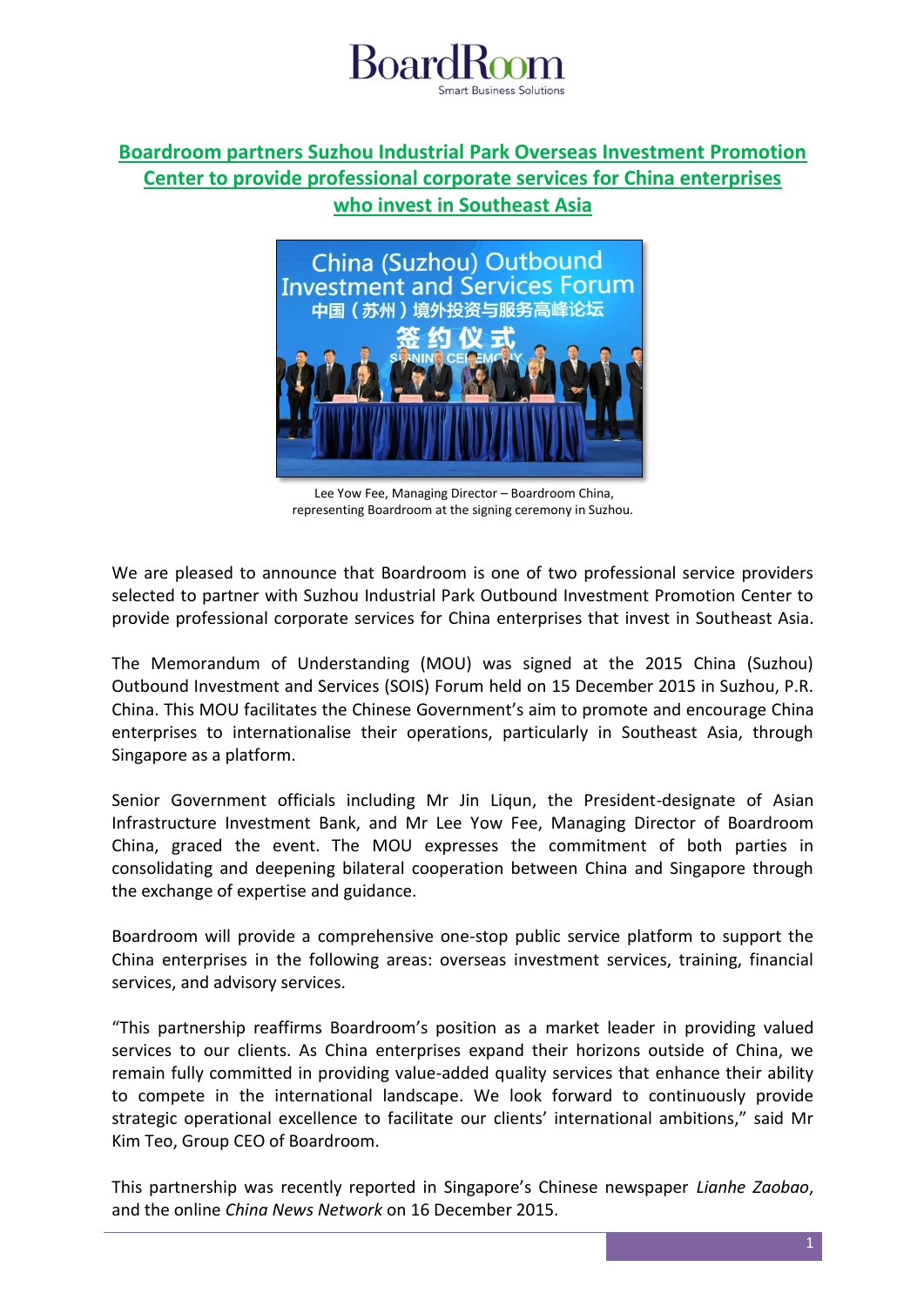# **Board Business Solutions**

## *Lianhe Zaobao*



## *China News Network*